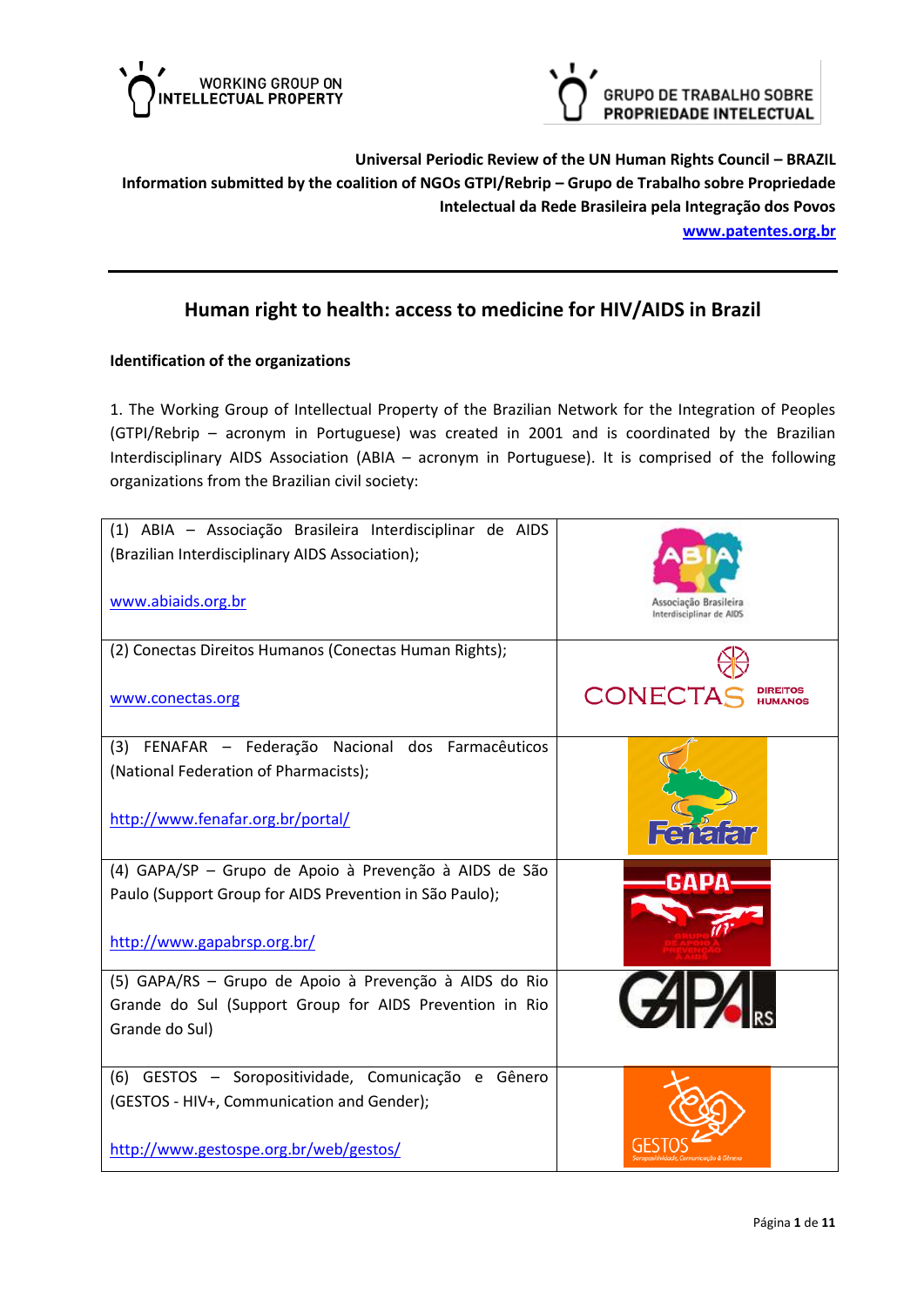| <b>WORKING GROUP ON</b><br><b>INTELLECTUAL PROPERTY</b>                                                     | <b>GRUPO DE TRABALHO SOBRE</b><br>PROPRIEDADE INTELECTUAL |
|-------------------------------------------------------------------------------------------------------------|-----------------------------------------------------------|
| (7) GIV - Grupo de Incentivo à Vida (Incentive to Life Group);<br>http://www.giv.org.br/                    | G IV<br>Grupp de Incentive à Vide                         |
| (8) Grupo Pela Vidda/RJ (Group for Life in Rio de Janeiro);                                                 | GRUPC                                                     |
| http://www.pelavidda.org.br/                                                                                |                                                           |
| (9) GRAB – Grupo de Resistência Asa Branca (Resistance Group<br>Asa Branca);                                |                                                           |
| http://www.grab.org.br/                                                                                     | Grupo de Resistência Asa Branca                           |
| (10) IDEC - Instituto Brasileiro de Defesa do Consumidor<br>(Brazilian Institute for Consumers Protection); |                                                           |
| http://www.idec.org.br/                                                                                     | Instituto Brasileiro de Defesa do Consumidor              |
| (11) Projeto Esperança de São Miguel Paulista (Project of Hope                                              |                                                           |
| São Miguel Paulista).                                                                                       |                                                           |
| http://www.projesp.org.br/                                                                                  |                                                           |
| (12) RNP+/MA - Network of People Living with HIV/AIDS<br>Maranhão;                                          |                                                           |
|                                                                                                             |                                                           |
| http://rnpvha.org.br/site/                                                                                  |                                                           |
| (13) Grupo Pela Vidda/SP (Group for Life in São Paulo);                                                     |                                                           |
| http://www.aids.org.br/                                                                                     |                                                           |

2. GTPI's mission is to fight to guarantee the right to health, specifically the right to pharmaceutical assistance by monitoring and struggling against the impacts of intellectual property rules on access to essential goods and knowledge. The Group conducts studies and advocacy actions to overcome the negative impact of pharmaceutical patents and other monopolistic mechanisms on the access to essential medicines and the implementation of health policies in Brazil.

3. With the intention of contributing to an effective universal periodic review process, we are hereby providing some input regarding Brazil's obligation to fulfill the human right to health, specially related to access to medicine for HIV/AIDS.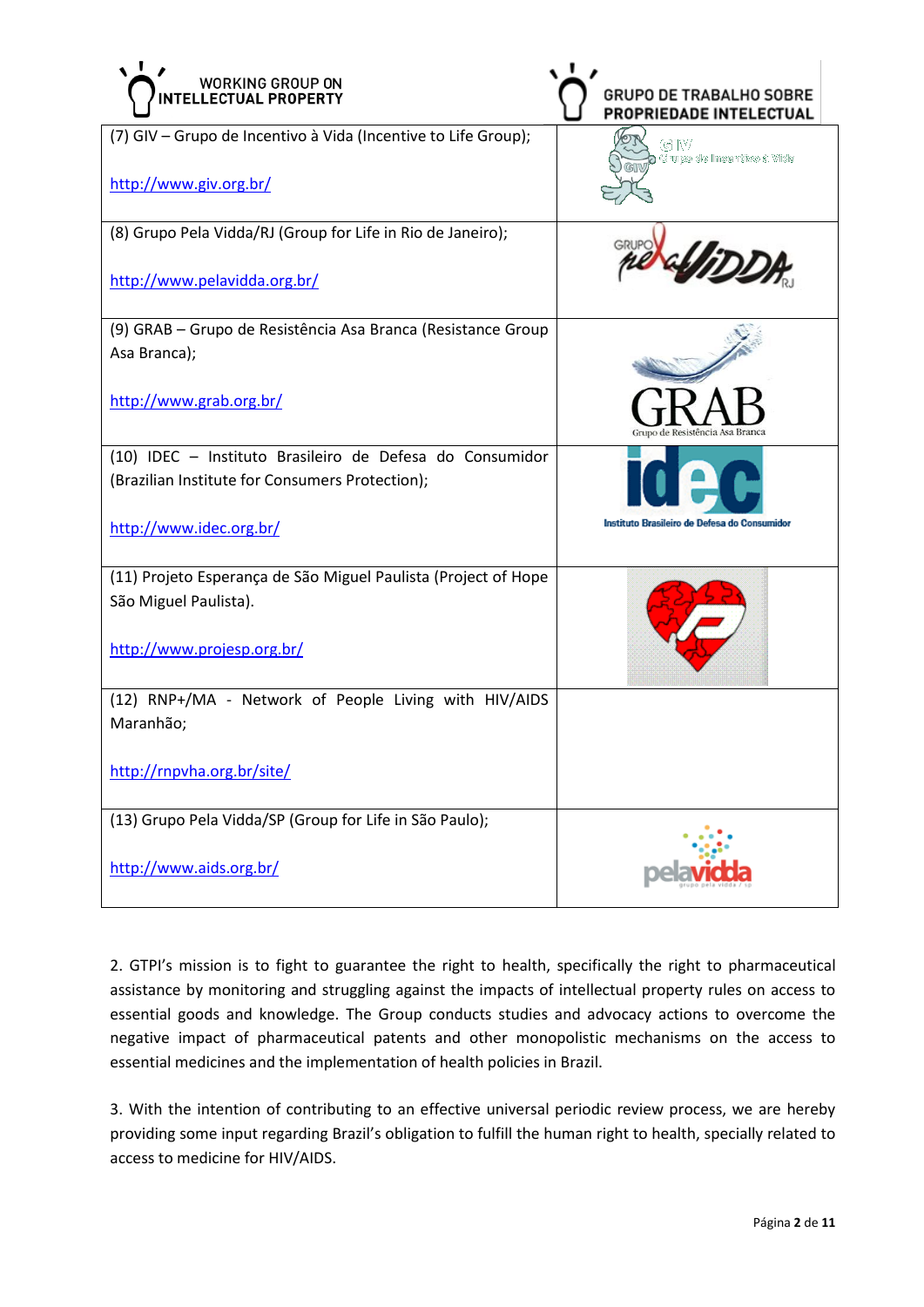



#### **Background information**

4. In 1995 the World Trade Organization (WTO) was established with the goal of setting rules to expand the liberalization of international commerce. With the creation of WTO, several multilateral agreements were also established and incorporated by member states into their national laws. For the purpose of this submission, the most relevant of these agreements is the Trade Related Aspects of Intellectual Property Rights (TRIPS) agreement. The main change imposed by this agreement was the obligation to grant patents (a kind of intellectual property right) for all technological fields, including the pharmaceutical sector, an obligation that wasn't adopted by several countries so far, including Brazil.

5. The entrenchment of the newly established international intellectual property laws has directly impacted public health and the access to essential medicines. A major challenge for the maintenance of national policies providing for universal Access to medicines has been the increasing cost of treatment due to incorporation of new medicines protected by patents. The patents give exclusive rights to its holders and enable then to avoid to third parties to produce, use, commercialize, sell or import patented inventions. The possible competitors can`t enter in the market during the protection period, which is, in the case of patents for inventions, 20 years. This mean that patents limit competition and create a monopoly situation, enabling patent holders to charge high prices which impacts significantly on access to medicines.

6. The TRIPS agreement is considered a "floor" in intellectual property standards. Therefore, commerce and intellectual property issues may be negotiated in other spaces. So, countries pushing for the adoption of more strict standards of protection started to seek the provisions that weren`t included in TRIPS at other negotiations. These stricter measures are known as TRIPS-plus and are generally harmful to the public interest and, particularly, to the right to health. Normally these stricter provisions are adopted through free trade agreements (FTAs) negotiated with developed countries, but can be also adopted internally by the countries.

7. On the other hand, since when TRIPS was being negotiated, there was a great concern shown by developing and least developed countries regarding the potential TRIPS negative effects in guaranteeing their populations rights. Therefore, WTO member states established as a TRIPS principle that countries could adopt necessary measures to protect public health and promote public interest in key sectors to their socioeconomic and technological development (Article 8). The right to use protection measures was lately reinforced with the approval of "Doha Declaration on TRIPS and Public Health".

8. The UN Special Rapporteur on the Right to Health has addressed this subject in his report presented to the UN Human Rights Council in June 2009, in which is recommended that developing countries should include in their national legislation all of TRIPS flexibilities to promote access to medicines and also remove any TRIPS-plus measures.

9. Brazilian legislation not just foreseen measures that go beyond obligations undertaken when TRIPS was signed, but also did not include some important flexibilities to protect public health. We understand that the adoption – and full utilization – of the measures of public health protection (flexibilities) stipulated as well as the exclusion of TRIPS-plus provisions could mitigate the negative impacts of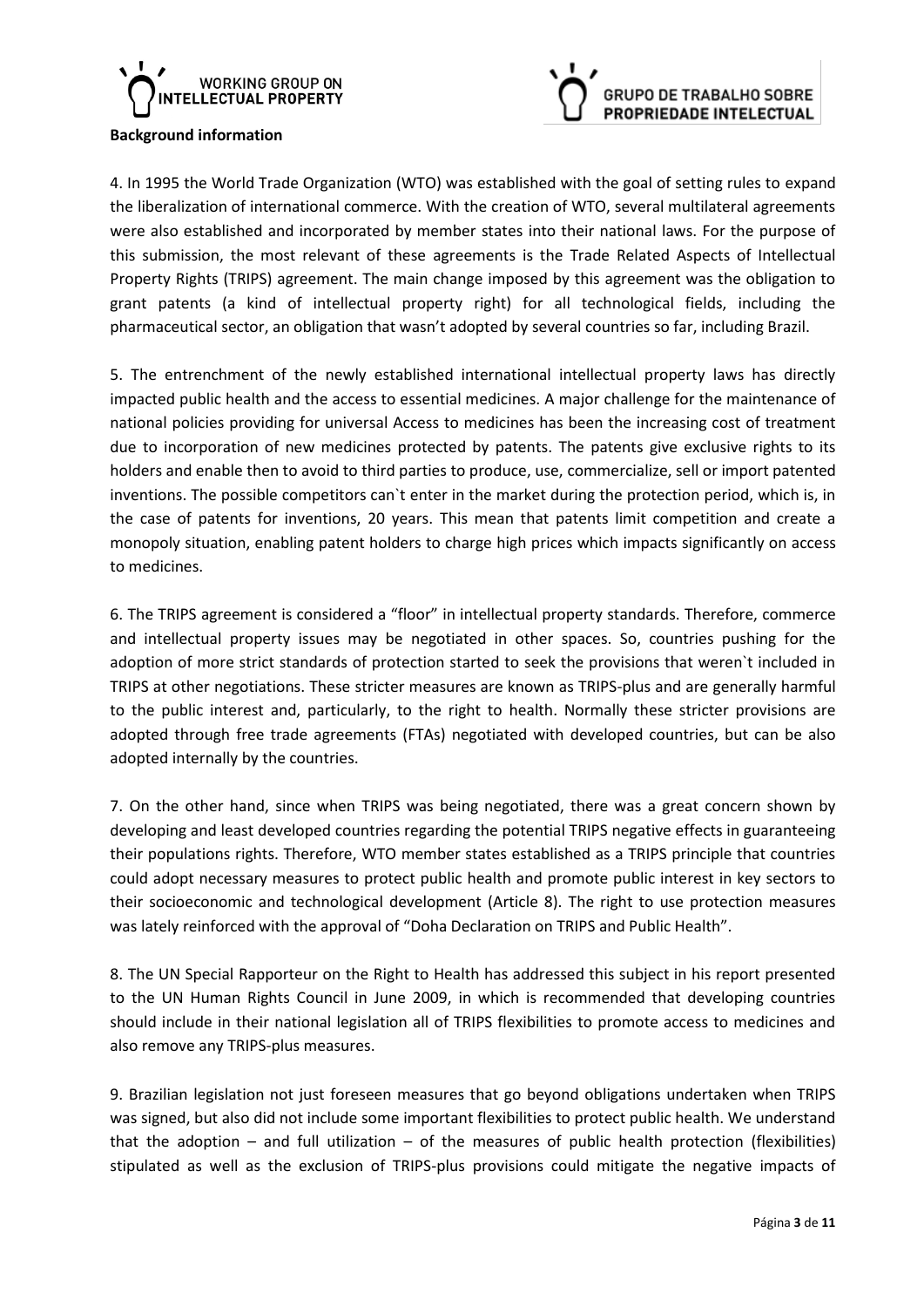

pharmaceutical patents on access to medicines, such as high pricing practices in monopolistic situations.

RUPO DE TRABALHO SOBRE

PROPRIEDADE INTELECTUAL

#### **The HIV/AIDS epidemic in Brazil**

10. The policy of universal access to antiretroviral (ARV) treatment in Brazil has produced some important results. From 1997 to 2004, the country saw a 40% reduction in mortality and a 70% reduction in morbidity as a direct consequence of HAART. From 1993 to 2003, the average life expectancy for AIDS patients increased by nearly five years, reflecting a significant increase in quality of treatment. Furthermore, there was a reduction of 80% in hospitalizations, generating a savings of US\$2.3 billion. These figures demonstrate that access to proper ARV treatment over the past years has substantially transformed the lives of patients and the methods of controlling HIV infection, improving quality of life for people living with AIDS, increasing their life expectancy, reducing the transmissibility of the virus and causing a significant decline in mortality rates. The Brazilian program establishes the importance of assuring universal access to treatment for all who need it $^1$ .

11. Brazil is one of the few countries in the world that provides universal free access to AIDS treatment. The National Department of STD/AIDS/VH estimates that some 630,000 people are infected with the HIV virus in Brazil. Of these, 190,000 undergo ARV treatment. Data from the Ministry of Health indicates that around 33% of the budget for the procurement of antiretroviral drugs in Brazil is spent on nationally produced medications in contrast with 67% spent on imported patented drugs. The fact that such an immense portion of the budget is being spent on patented medicines has placed the sustainability and universality of this healthcare policy in jeopardy, as recognized by the Ministry of Health in 2005**<sup>2</sup>** .

12. To live more dignified lives, access to proper treatment is crucial for thousands of people living with HIV/AIDS in Brazil. The Brazilian government has a legal obligation to provide full treatment to all who need it. The initial success of the national STD/AIDS Program has largely been attributed to the local manufacture of drugs that did not enjoy patent protection in Brazil. Nevertheless, the growing portion of ARV drugs – patented or with patent pending—could make the national policy of universal free access to AIDS treatment unsustainable**<sup>3</sup>** .

### **The Brazilian IP legislation**

13. Until 1996, intellectual property legislation in Brazil did not grant patents for pharmaceutical products. Even though the TRIPS Agreement granted a delayed period until 2005 to developing countries to incorporate its standards, in 1996 Brazil approved its new intellectual property law. This change had a great impact in the Brazilian public health system, overhauling the existing legal regime that permitted medicines to be produced locally at affordable prices. Especially regarding the AIDS treatment, until 1997 Brazil based its answer to the epidemic in the policy of universal free access to antiretroviral drugs, made possible especially through the national production of generic drugs.

<sup>&</sup>lt;sup>1</sup> REIS, Renata; VIEIRA, Marcela Fogaça; CHAVES, Gabriela. Access to medicines and intellectual property in Brazil: a civil society experience. *In* Intellectual property rights and access to ARV medicines: civil society resistance in the global South. Organized by: Renata Reis, Veriano Terto Jr. e Maria Cristina Pimenta. Rio de Janeiro: ABIA, 2009. p. 15.

 $2$  Idem. p. 16.

<sup>3</sup> Idem. pp. 16-17.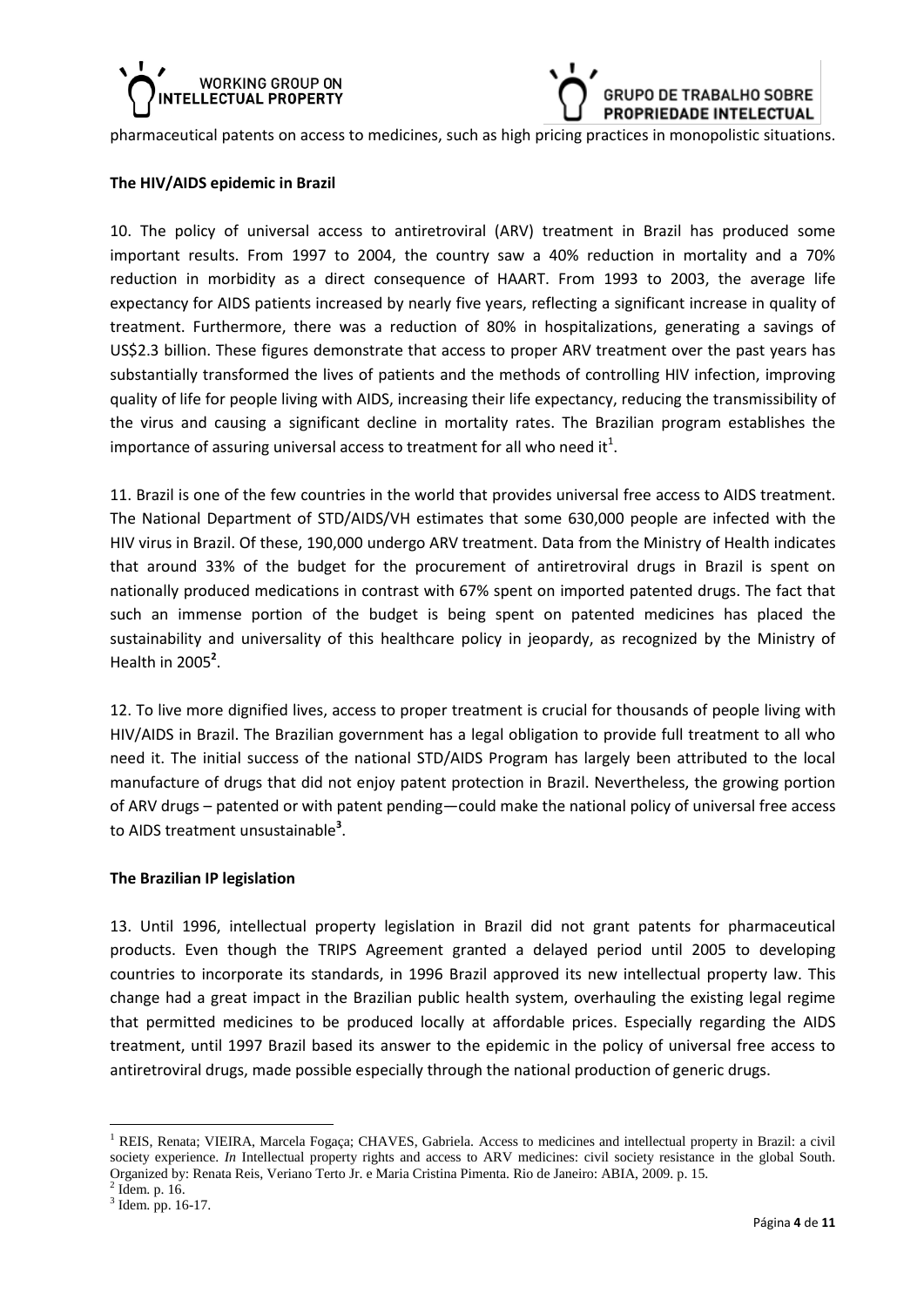# WORKING GROUP ON **INTELLECTUAL PROPERTY**



14. Since then, many challenges have emerged that threaten the country's policy of universal access to AIDS medicines. The greatest such challenge has been the increase in the cost of treatment with new patented drugs that are not manufactured domestically. Medical guidelines increasingly require these drugs to substitute or complement previous treatments. In addition to this, there has also been an increase in the number of patients receiving treatment, both because there is an increasing number of diagnosed people and new WHO recommendations to start the treatment earlier. This constant increase in the cost of antiretroviral treatment has jeopardized the sustainability and universality of this healthcare policy.

15. Brazil did not take advantage of the 10-year transition period granted by the WTO to recognize patents in the field of medicines. This period, offered to developing countries that did not previously recognize pharmaceutical patents, could have allowed domestic pharmaceutical companies to strengthen their capacity to compete with transnational drug companies specializing in research and development (R&D). Brazil used less than two years of the transition period, altering its law in 1996, which came into operation in May 1997.

16. Furthermore, Brazilian legislation failed to adopt some of the flexibilities permitted by TRIPS and, in some respects, went much further than what was required by the Agreement, including some TRIPSplus measures. This was the result of a research recently conducted by Conectas Direitos Humanos<sup>4</sup>, member of GTPI/Rebrip.

17. A number of law bills are currently under analyses by Brazilian Legislative branch. Some of them aim to include or improve the provisions related to public health flexibilities and other aim to adopt some new TRIPS-plus measures. Below, we bring some of these bills as examples of how Brazil could improve its legislation to better protect the right to access to essential medicines.

18. Bill of Law 139/1999. Parallel imports, an important public health flexibility, has been incorporated into Brazilian law, albeit only in a limited way, since its use is restricted to situations in which a compulsory license has been issued in virtue of abuse of economic power or in cases of national emergency and public interest. There is currently a law bill (PL 139/99) working its way through the National Congress to incorporate this flexibility in full. This is an extremely crucial mechanism for policies on drug access, since multinational pharmaceutical companies usually set different prices for the same drug in different countries. If domestic legislation permitted parallel imports, Brazil would be able to import medicines from wherever they were sold at the lowest price**<sup>5</sup>** . This bill has been under analyses for almost 12 years in the House of Representatives, but parliamentarians still haven't decided for its approval or rejection. This delay has imposed great financial loss for the public health system, since the government, under current legislation, is not able to import medicines from other countries where they are sold at a lower price.

19. Compulsory licensing has been incorporated into Brazilian legislation and can be utilized for a number of reasons, including in cases of national emergency or public interest declared by the Federal

 $\overline{a}$ <sup>4</sup> CONECTAS Direitos Humanos. "Propriedade intelectual para produtos farmacêuticos: um estudo sobre a adequação legislativa sob a ótica de saúde pública e do direito humano à saúde", supported by Brazilian Ministry of Health and by UNESCO. 2011. Preliminary results available at (in Portuguese only): http://www.deolhonaspatentes.org.br/media/file/seminario%20abril%202011/Marcela%20Vieira%20-%20legislacao.pdf.

<sup>5</sup> REIS, Renata et. all. op. cit. p. 24.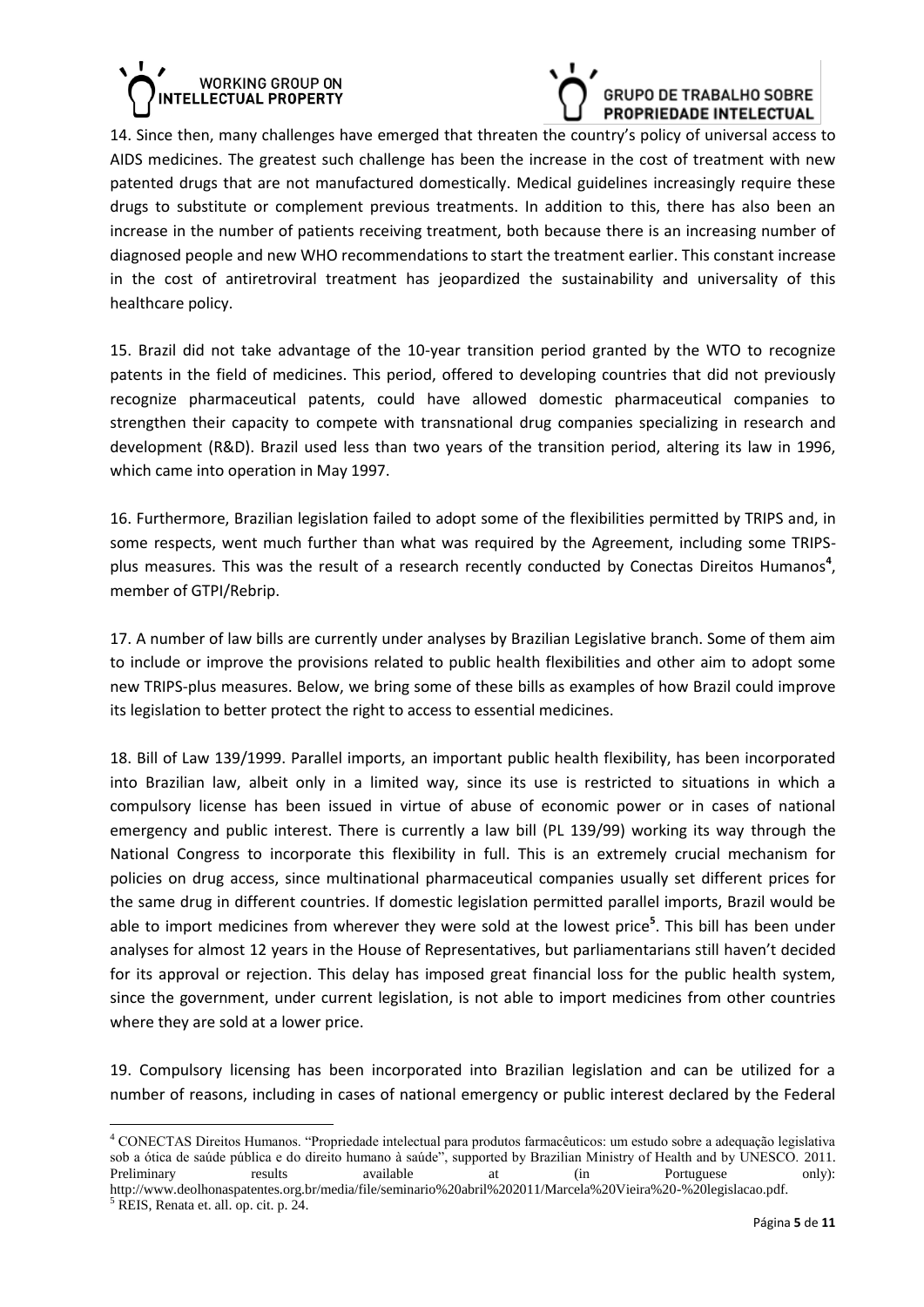# WORKING GROUP ON **INTELLECTUAL PROPERTY**



Executive Authorities. However, there is still plenty of room to improve the use of this flexibility in Brazil. Bill of Law 139/1999 and its appendices also aims to expand the use of compulsory license in case of no local manufacture of the patented product by the patentee and also seek to expand the non-commercial public use of patents, which is also a form of use of the patented product that does not depend on the authorization of the owner<sup>6</sup>. We believe that the approval of this bill could improve access to medicines in Brazil, by enhancing already available mechanisms.

20. Bill of Law 22/2003. This Bill of Law plans to include ARV medicines on the list of subject matter not entitled to patent protection in Brazil. The bill is in full compliance with the underlying principles of the Brazilian Constitution and international human rights law, which gives precedence to the right to health and the right to life over the commercial rights and economic interests of pharmaceutical companies. Furthermore, it also conforms to commercial international regulations on the subject, which, while recognizing industrial property rights, also admits that developing countries like Brazil can and should adopt measures to protect public health and assure access to medicine for everyone in cases of epidemics, such as AIDS<sup>7</sup>. The analysis of the bill by the parliamentarians was favorable to the approval of the bill, however it still awaits final approval in the House of Representatives. We believe the approval of this bill could enhance access to AIDS medicines in Brazil

21. Bill of Law 230/2003. This bill aims to include all the substances needed to manufacture drugs by public laboratories, which will be distributed free of charge in the public health system, among the cases that do not apply to the patentee the right to prevent others from making, using, offering for sale or importing the product or process under patent protection. The approval of this Bill would allow the production of patent-protected medicines by national public laboratories regardless of authorization of the patentee, provided that the allocation of the drug was for free distribution by public health system. The production cost of these drugs by public laboratories would be lower than the price charged by the patentee, allowing savings of public resources and increasing people's access to medicines $^{8}$ .

22. Bill of Law 2511/07 and Bill of Law 3995/08. Bill of Law 2511/07 aims to prohibit patent protection for new uses for known products. Bill of Law 3995/08 aims to prohibit patent protection for polymorphs. Both are making their way through the Brazilian Congress. Although these types of patent protections are extremely harmful to public health, they are being granted by the Brazilian patent office (INPI). Patent protection for use claims allows the grant of protection that does not represent real pharmaceutical innovations, since what is being protected is a new use of a product that is already known. Polymorphism is an intrinsic property of matter in its solid state, that is to say, they may exist in different physical forms, which may have different properties more or less pharmaceutically significant. Since polymorphism is a natural property, polymorphs cannot be considered a human invention; they are discovered normally as part of routine experimentation. Therefore, they are not patentable. The decision of granting patent protection for both use claims and polymorphs is related to the definition of the patentability standards, which each country has the possibility to interpret in its own way. The definition of such criteria constitutes a key aspect of patent policy, with implications in other areas, such as industrial and public health policies. The patentability standards – novelty, inventive step and industrial application – may be interpreted in different ways, and countries and specialists do not

<sup>6</sup> CONECTAS Direitos Humanos. op. cit. slide 21.

 $<sup>7</sup>$  REIS, Renata et all. op. cit. p. 38.</sup>

<sup>8</sup> CONECTAS Direitos Humanos. op. cit. slide 25.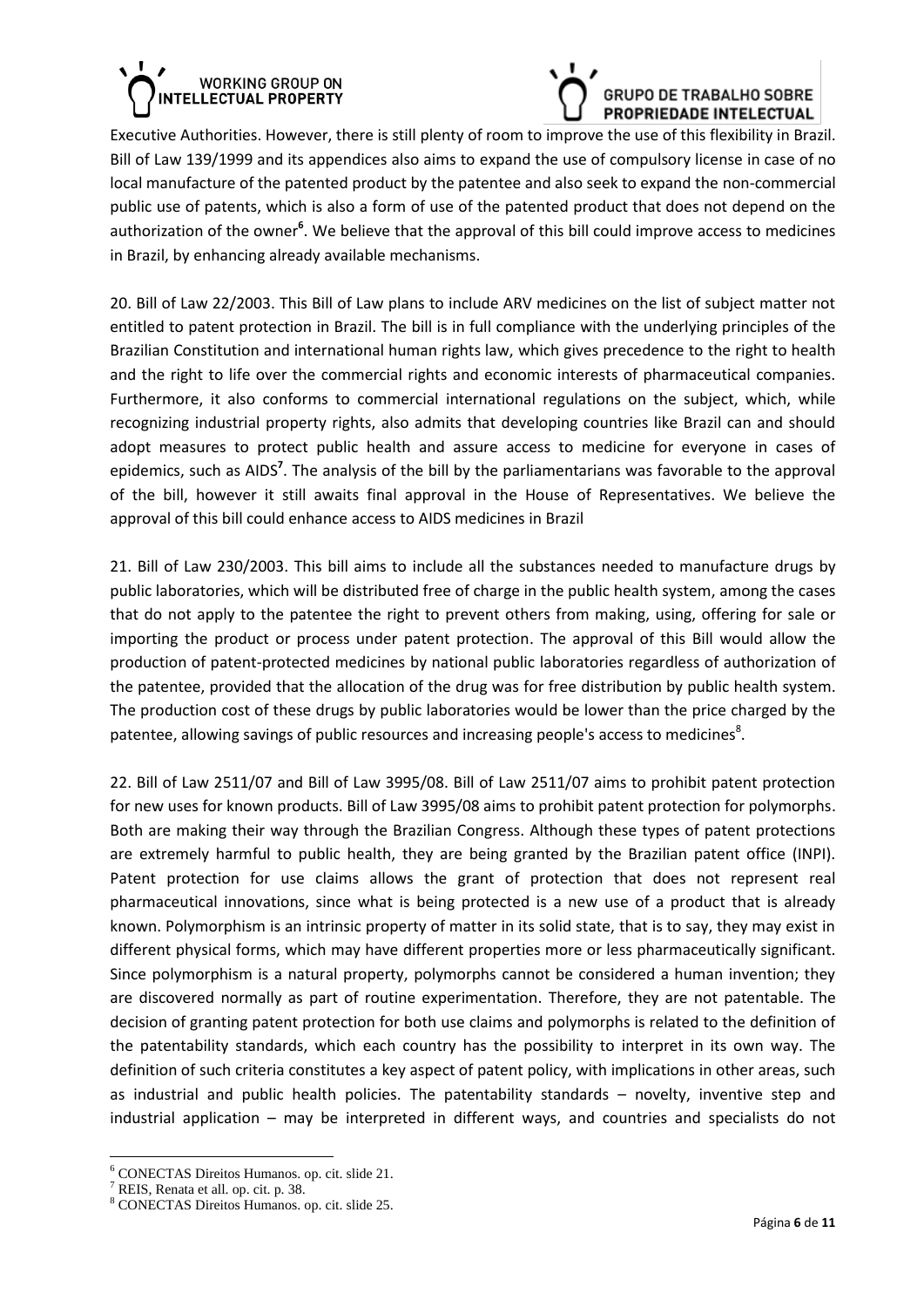



necessarily adopt the same interpretation. The interpretation of the patentability standards is not a technical issue, but a political decision, especially in the pharmaceutical field $^9$ . We believe there is no need to amend Brazilian legislation in order to deny patent applications for new uses of known products or for polymorphs. However, since the Brazilian patent office (INPI) considers that there is a need to amend the law for that purpose, the approval of this bill of law could help enhance access to medicine in Brazil.

23. Bill of Law 6654/2009. This Bill of Law intends to condition the registration of a drug to the expiry of its patent. This practice is known as linkage, a TRIPS-plus measure that establishes a relation between drug registration and patent protection. In practice, linkage between patents and drug registration raises an additional barrier to the entrance of generic drug on the market, since it links the start of the registration process for generic versions of a drug to the expiry of the patent. In other words, it delays the onset of competition and amounts to a de facto extension of patent terms, which is completely at odds with public health interests. If this bill is approved, it will effectively remove the Bolar Exception, an important TRIPS-flexibility, which is already being used by Brazilian producers, from Brazilian law and would include an additional obstacle to access to essential medicines in Brazil**<sup>10</sup>** . Therefore, this bill should be reject by the Legislative.

24. Besides the bills of law current in analyses by the Legislative branch, we believe the adoption of other legislative measures could also help to enhance access to medicine in Brazil. Below, we bring some of these measures.

25. Brazilian law provides the possibility to extend beyond 20 years the term of a patent due to delay in its concession. As seem above, the granting of a patent causes negative impact on access to the patented product by limiting the option to purchase a single vendor, which markets the product in a monopoly situation. Thus, the term of the patent should be limited to that has been agreed on international level and any kind of extension should not be allowed $^{11}$ . Therefore, we urge Brazil to remove any possibility of extension of patent protection beyond 20 years from its IP legislation.

26. Brazilian law currently provides the possibility of third parties to challenge a patent after it has been granted, in the judicial or administrative level. However, with regard to third party participation prior to grant of the patent, the law provides only the mechanism of presentation of "inputs for the examination", which is very fragile in the face of other mechanisms such as the pre-grant opposition. We believe that a change in legislation to strengthen the participation of interested parties in the process of patent applications analyzes before it is granted would bring benefits to public health<sup>12</sup>.

### **Health sector participation in analyzing pharmaceutical patent applications: ANVISA's prior consent**

27. Health sector participation in analyzing pharmaceutical patent applications was incorporated into the Brazilian IP law in 1999. This mechanism determines that pharmaceutical patents may only be

<sup>9</sup> REIS, Renata et all. op. cit. pp. 40-42.

<sup>10</sup> REIS, Renata et all. op. cit. pp. 38-39. An identical Bill of Law was initially proposed at the Senate (PLS 29/2006). The proposal was reject at the Senate and then presented at the House of Representatives, where it is still under analyses (PL 654/2009)

**<sup>11</sup>** CONECTAS Direitos Humanos. op. cit. slide 41.

**<sup>12</sup>** Idem. slide 42.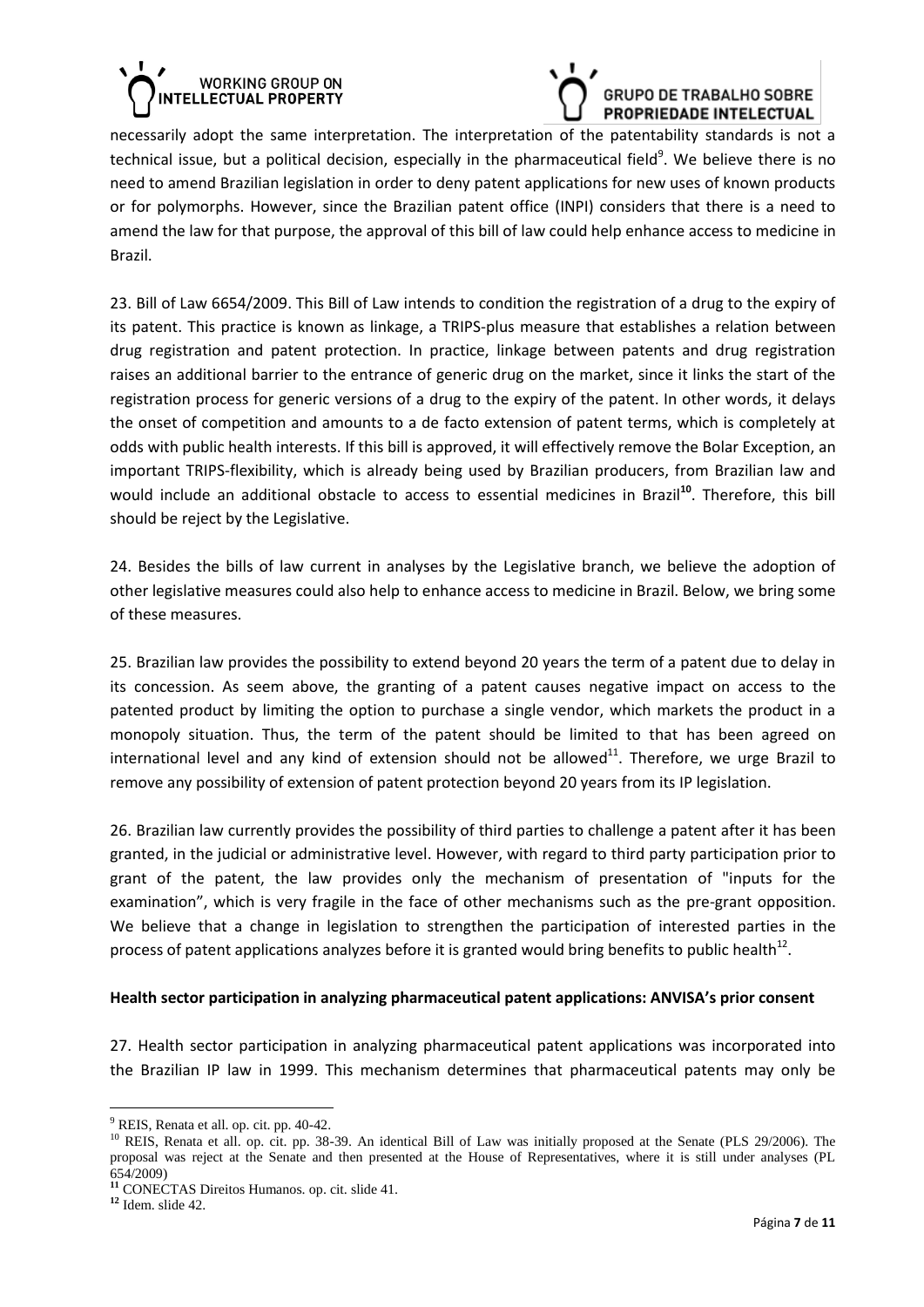## **WORKING GROUP ON NTELLECTUAL PROPERTY**



awarded with the prior consent of the Brazilian National Sanitary Supervision Agency (ANVISA), the government agency responsible for the safety and quality of medicines in Brazil. Given the importance of this topic and the essential nature of pharmaceutical products, Brazilian lawmakers considered patent-granting important enough for each case to warrant the most rigorous and technical examination possible by the State. Prior consent by ANVISA is not, therefore, simple interference in the patent-granting procedure. It is a measure to protect patients because it prevents drug patents to be awarded when they are undeserved $^{13}$ .

28. Bill of Law 3709/2008. According to Brazilian legislation on intellectual property, applications for pharmaceutical patents must obtain the prior consent of ANVISA. Prior approval is required in virtue of the importance of public health. However, the pharmaceutical industry and the Brazilian patent office (INPI) are against ANVISA's prior consent. In several occasions, ANVISA's prior consent was questioned in the Executive, the Legislative and the Judiciary. In the Legislative, there is a bill of law (3709/2008 and appendix 7965/2010) that aims to establish that ANVISA's prior consent is only necessary in case of patent claims made by the pipeline mechanism and not all patent applications in the pharmaceutical sector**<sup>14</sup>**. We believe that the approval of this bill and its appendix will be very prejudicial to public health, since it will remove ANVISA from the analyses of almost all patent applications.

29. In the Executive branch, a legal opinion adopted by Advocacia-Geral da União - AGU (Advocacy-General of the Union) severely weakened ANVISA's participation in the analyses of patent application in the pharmaceutical sector. According to that legal opinion, ANVISA's analysis should stick to investigate potential harmful effects to human health of the product and services and ANVISA could not analyze the fulfillment of the patentability criteria. AGU's official interpretation of the law is a serious setback on the defense of high standards of patentability for pharmaceutical patents and the use of protective measures for health in relation to intellectual property rights. GTPI, in January 2011, sent an urgent appeal to the United Nations Special Rapporteur on the Right of Everyone to the Enjoyment of the Highest Attainable Standard of Physical and Mental Health regarding this legal opinion adopted by AGU.

### *Pipeline* **patents**

30. In 2008, during Brazil's first Universal Periodic Review, GTPI submitted information regarding the revalidation patents know as *pipeline* patents and its harm to public health. Unfortunately, few have changed since then.

31. The pipeline mechanism is a provision that validates patents from fields of technology that Brazil had not traditionally recognize as patentable, such as food and pharmaceutical products. Pipeline patents were granted during the vacation legis period of Brazil's current intellectual property law, which was altered in 1996. Pipeline patents have granted protection to inventions that were already in public domain and no longer qualified for patent protection. In fact, the products protected by the pipeline mechanism were already known in the state of art, since they had already been published abroad. The concession of the pipeline patents is, therefore, a frontal violation of the principle of non-withdrawal from the public domain, whereby knowledge, once in the public domain, can never again be removed.

<sup>&</sup>lt;sup>13</sup> REIS, Renata et all. op. cit. p. 42.

<sup>14</sup> Idem. p. 42.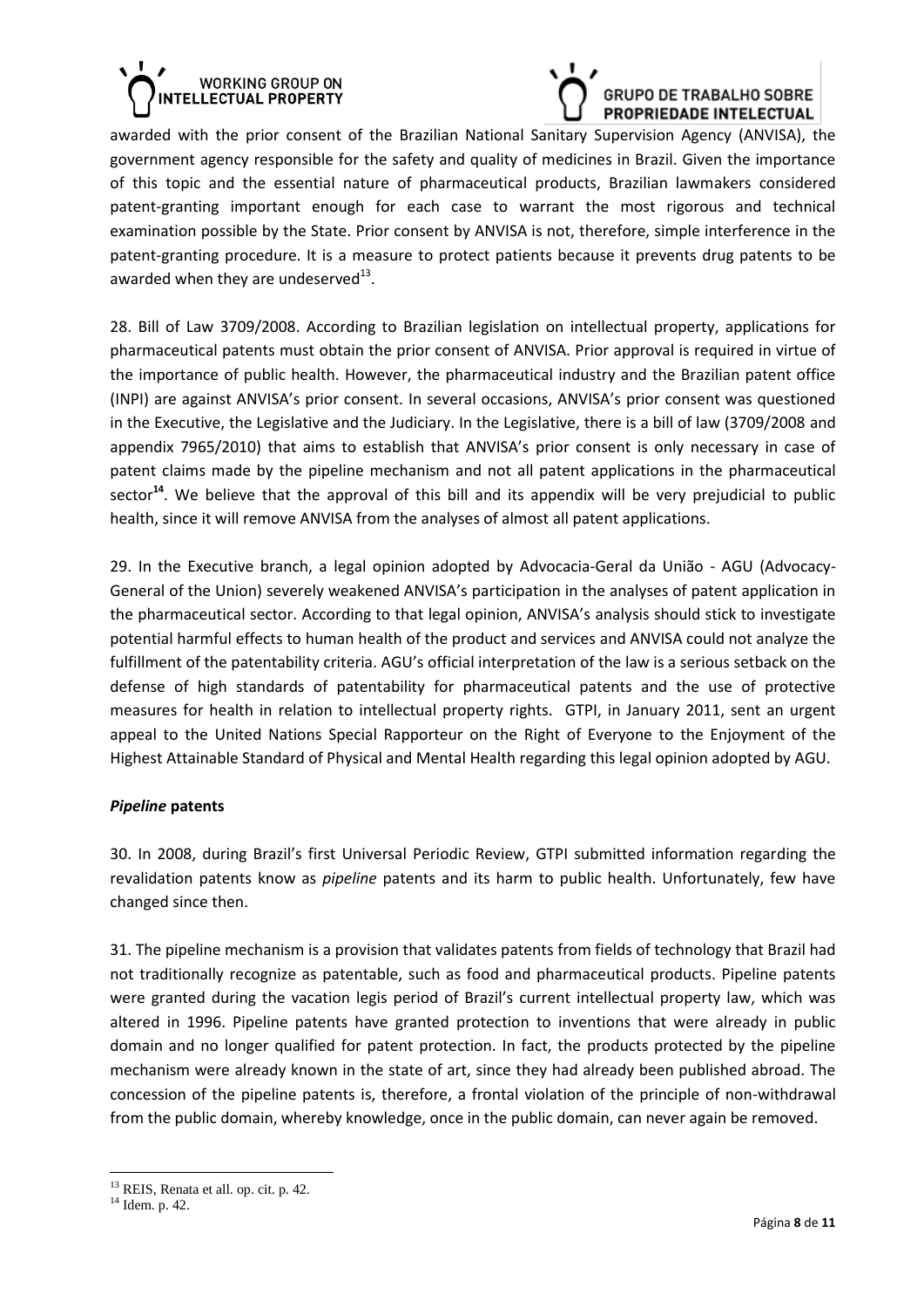



32. Pipeline patents have had a significant impact on sensitive areas of social interest and also on the country's technological and economic development. According to data released by the INPI, within the legal timeframe of one year from the publication of Law 9.270/96, 1,182 pipeline requests were filed, of which more than half have already been granted and the rest is under review. A report commissioned by GTPI estimates that these pipeline patents have cost Brazil in the billions of dollars.

33. At the end of 2007, GTPI presented the Brazilian Prosecutor General with a petition that demonstrated the unconstitutionality of the two articles of Brazil's industrial property legislation that created the pipeline mechanism. The petition called on the Prosecutor General to bring a Direct Action of Unconstitutionality (ADI) against the pipeline mechanism before the Supreme Court, since civil society organizations do not have the standing to file this kind of legal case. Through ADI it is possible to question whether the determined legislation is consistent with the Federal Constitution. The Supreme Court – the highest court of law in Brazil – judges directly the ADI, and a declaration of unconstitutionality results in the law in question being removed from the legal system to prevent it from having any legal effect.

34. In May of 2009, the Brazilian Prosecutor General filed an ADI before the Brazilian Supreme Court (STF) questioning the constitutionality of the pipeline mechanism. In January 2011, GTPI conducted a study that shows that between May 2009 and December 2010 Brazilian government spent R\$ 123 million more to buy the patented version of four drugs protect by patents granted under the pipeline mechanism than it would have spent if it had bought the generic version of those medicines available in the international market<sup>15</sup>. This study shows the great loss of public resources that is still caused by pipeline patents and highlights the importance of STF making a swift decision of the case.

### **Public Private Partnerships**

 $\overline{a}$ 

35. In the year of 2011, the Brazilian government came to public to announce public private partnerships with antiretroviral patent owners to transfer the technology and produce medicines locally. This was a Brazilian government political choice in a new scenario, in which the generic competition tends to diminishes for several reasons worldwide, specially due to fact that all developing countries had to become TRIPS-compliant in 2005. However, it is important to highlight the process surrounding this choice. Historically, the Brazilian response to the HIV/Aids epidemic – and the Brazilian Aids program formulation and execution itself - was marked by a crucial civil society participation. Nonetheless, in these contracts made between the Brazilian government and the pharmaceutical companies there is a move in the opposite direction, because civil society groups are facing lack of information and transparency, since the agreements are being firmed and announced without previous debates and remaining in secret, despite claims for discussion on the terms agreed $^{16}$ .

<sup>&</sup>lt;sup>15</sup> GTPI. Cálculo estimado do prejuízo monetário causado pela compra de quatro medicamentos selecionados protegidos por patentes *pipeline.* 2011. Available at (in Portuguese only): http://www.deolhonaspatentes.org.br/media/file/Notas%20GTPI%20- %202011/GTPI%20-%20calculo%20pipeline%20%28final%29.pdf.

<sup>16</sup> GTPI. Carta de Preocupações do GTPI a respeito das Parcerias Público-Privadas

anunciadas pelo governo. 2011. Available at (in Portuguese only): http://www.deolhonaspatentes.org.br/media/file/Notas%20GTPI%20-

<sup>%202011/</sup>Carta%20GTPI\_Preocupa%C3%A7%C3%B5es\_Final\_Site.pdf.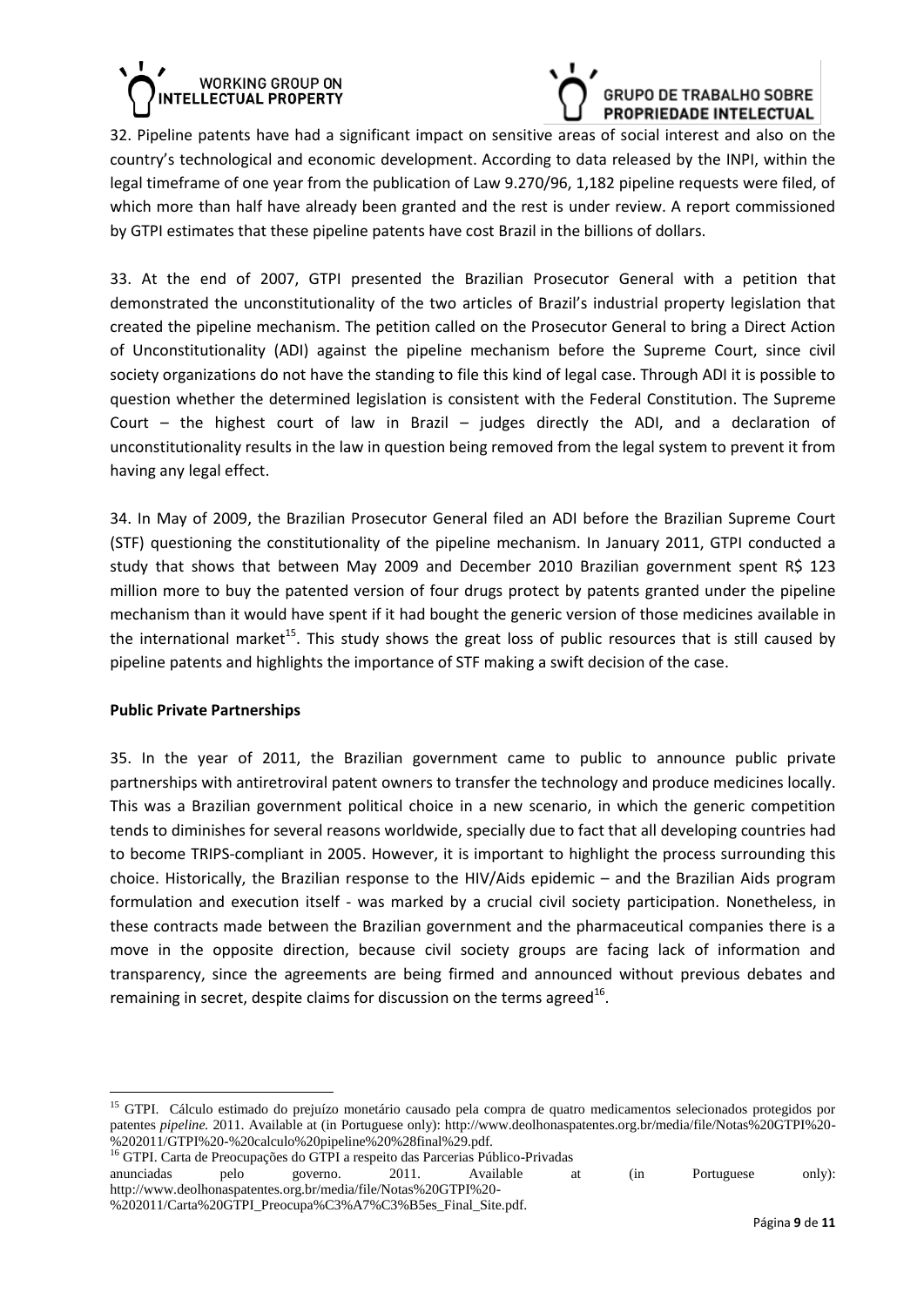# **WORKING GROUP ON INTELLECTUAL PROPERTY**



36. Without having access to the terms of those contracts, which are involving public laboratories, the civil society has not been able to have an opinion regarding the PPPs neither to exercise its right to social control of public policies. Some of the medicines that are object of these partnerships have patent applications still pending in Brazil, some of which might not fulfill the patentability criteria. However, in the negotiations it seems that the Brazilian government is considering the patents already granted, which could lead to a higher price to be paid for a technology that should be in public domain in Brazil**<sup>17</sup>** . This lack of transparency must be addressed also because the terms of the contracts can have a broader effect in the future of the response to the HIV/Aids epidemic both in Brazil and beyond, especially the pricing conditions.

### **Shortages**

37. The monopoly provided by patent protection has a negative impact on access to medicines not only because it enables patent owners to charge high prices but also because relying on a single provider can lead to supply problems such as shortages. In February 2007, for example, the Brazilian National Program of DST, AIDS and Viral Hepatitis released a technical note stating the interruption of prescription and substitution of the drug abacavir due to problems in the contract with the producer that lead to delivering delays. In the same year, the government suspended the distribution of nelfinavir and recommended its substitution after the company Roche announced the retrieval of the drug. In both cases, the drugs were available in the international market, including with more than one option of generic versions. However, Brazil couldn't access these versions because of the monopoly situation. Shortages have occurred very often in Brazil in the last years and due to lack of transparency by authorities it isn't possible to assess in which cases they happened because of problems with providers enjoying a monopoly situation. According to patents law, in these cases a compulsory license could be justified on the grounds that the provider isn't addressing properly the demand. It's worth saying that substitution and shortages have a very negative impact on patient's adherence to treatment<sup>18</sup>.

### **Final remarks**

38. Brazil has taken the lead in recent years to ensure that intellectual property protection rules adopted on an international level do not pose a threat to the public health systems of developing nations. However, on a domestic level, the country has adopted an approach that consistently gives preference to intellectual property rights before public health, in stark contrast to the attitude it displays in international forums.

### **Recommendations**

39. We believe that the implementation of the following recommendations could help Brazil to fulfill its obligation to provide access to essential medicines for all in need:

 $\overline{a}$  $17$  Idem.

<sup>&</sup>lt;sup>18</sup> GTPI. Carta sobre o desabastecimento do atazanavir. 2011. Available at (in Portuguese only): http://www.deolhonaspatentes.org.br/media/file/Notas%20GTPI%20-

<sup>%202011/</sup>Carta%20sobre%20desabastecimento%20do%20Atazanavir.pdf.